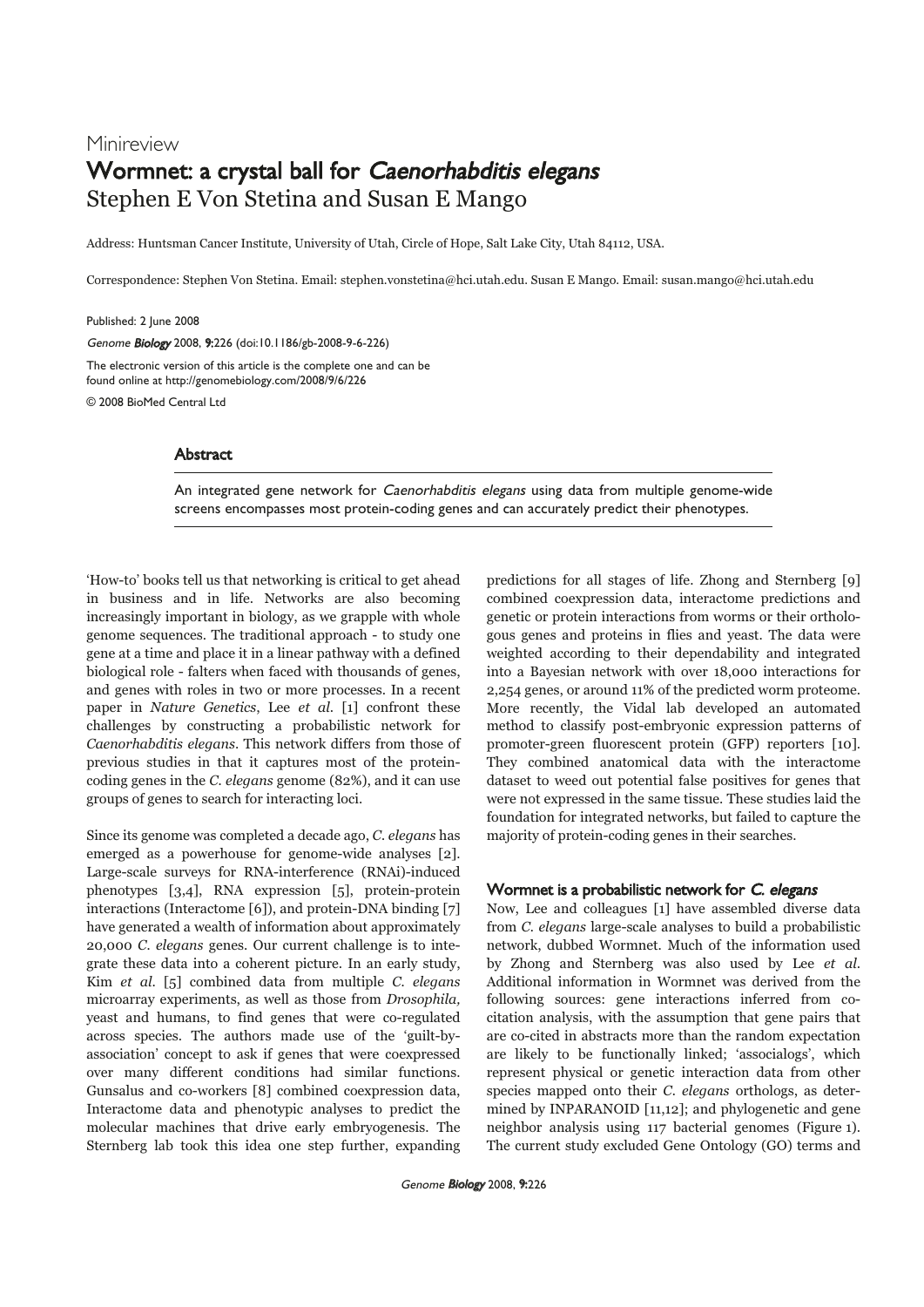

### Figure 1

The conceptual framework of Wormnet. Wormnet was generated from large-scale studies of C. elegans biology (boxes). Data for each gene were weighted according to their accuracy, which is diagrammed here as differently sized boxes. Wormnet can be used to make predictions about gene function, which can be rapidly tested in vivo. 'Associalogs' refers to physical or genetic interaction data from yeast, flies, and humans mapped to their nematode orthologs.

RNAi phenotypic data, opting to use this information for data weighting and validation, respectively.

The assembled data were weighted and integrated into a comprehensive network using methodology the Marcotte lab had optimized previously for yeast [13]. Briefly, Lee et al. [1] determined how well each dataset (that is, the coexpression dataset, the Interactome dataset, and so on) predicted a meaningful linkage between genes known to share biological functions, based on GO annotations. The weighting of the datasets was performed for each individual link to provide more sensitive scoring. From this analysis, a log likelihood score (LLS) was calculated, which estimated the probability that two genes were linked in a meaningful way. Each dataset was given different weights depending on how well it

estimated functional linkages, so that higher-quality data 'counted' more than the lower-quality data when it was incorporated into Wormnet. The power of this approach is that LLS scores are additive, allowing easy integration of different data points using Bayesian statistics. In addition, this flexibility permits addition of future data as they become available. Thus, assembling and weighting diverse groups of data, even poor-quality data, can accumulate evidence for a functional interaction between genes.

Using these criteria, Wormnet v1 established 384,700 interactions among 16,113 genes (approximately 80% of the proteome), a four- to eightfold increase in coverage over previous studies [14]. The authors trimmed this network to produce a higher-confidence dataset using an empirically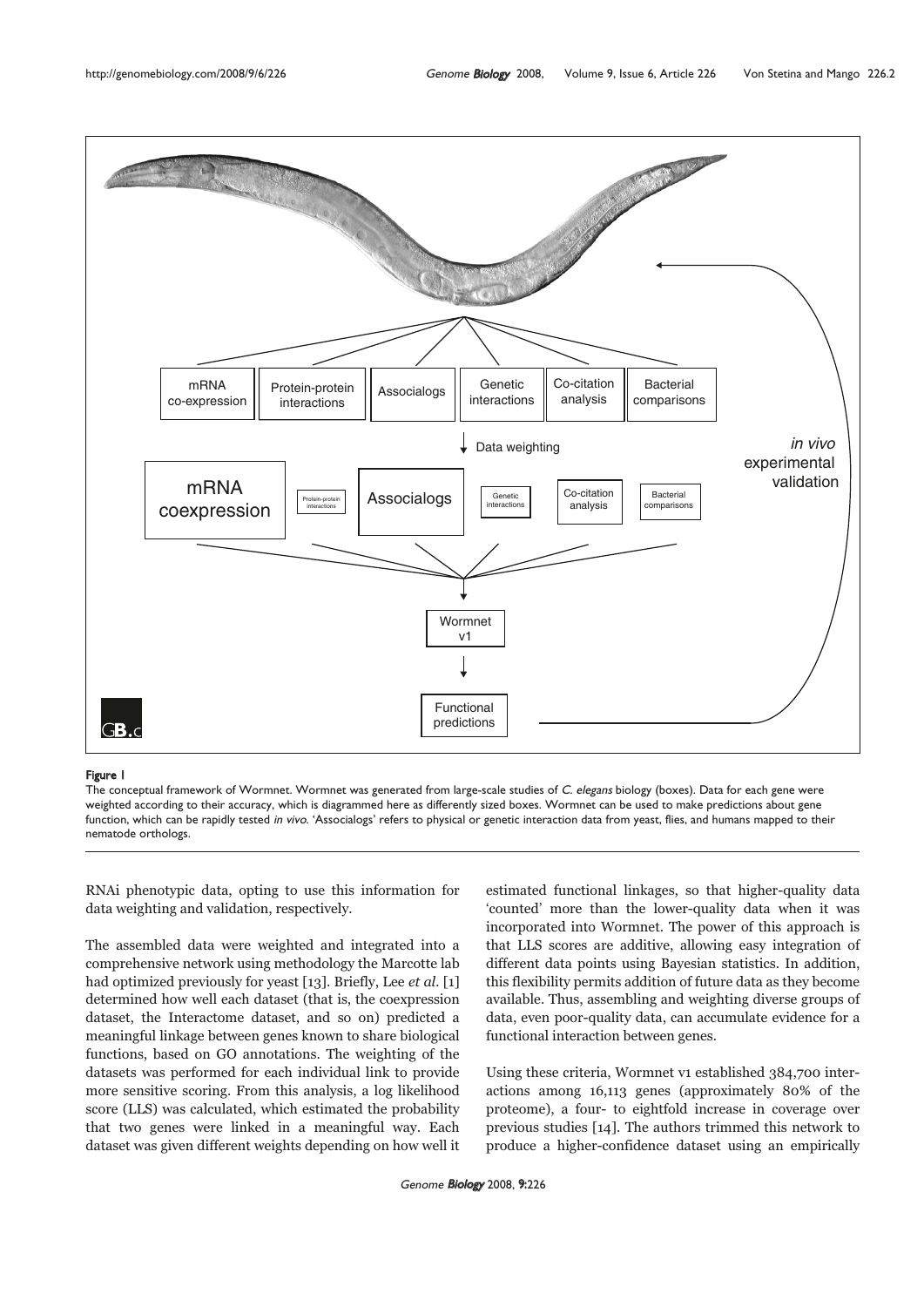defined LLS score cutoff, defined by their previous work in yeast [13]. This analysis generated the core Wormnet group, consisting of 113,928 linkages between 12,357 genes (approximately 63% of the proteome). Even this trimmed version of Wormnet constitutes a threefold increase in proteome coverage over previous studies with worms. Intriguingly, 83,946 linkages in the core database had never been noted elsewhere (for example, in the GO database or in the literature).

## Testing Wormnet

To validate Wormnet, the authors queried the core database in four ways. First, they determined if Wormnet could predict essential genes. Interactome data from one- and twohybrid screens have revealed that proteins with many interacting partners are likely to be essential [6,7,15]. This is called the lethality-centrality rule, and it also holds for Wormnet. Lee and colleagues [1] observed a good correlation between genes with many Wormnet linkages and the likelihood those genes would be essential, based on data derived from a genome-wide RNAi screen [3]. The RNAi dataset was not used to build Wormnet and therefore served as an independent test group. The authors extended their analysis to focus on the subset of C. elegans genes with mouse orthologs. They discovered that Wormnet could accurately predict genes with lethal phenotypes for mice as well as worms.

Second, the authors determined if genes connected to each other by Wormnet were associated with similar phenotypes. They examined 43 genome-wide RNAi screens that were focused on a particular phenotype such as 'increased lifespan' or 'growth defective.' Lee et al. found a strong correlation between linked genes in Wormnet and related phenotypes for 29 of the 43 RNAi screens, with another 10 screens having reasonable linkages. Thus, genes connected by Wormnet were likely to have similar phenotypes and, by extension, roles in similar cellular or developmental processes. This relationship, however, does not predict similar biochemical functions. For example, a pair of linked genes might reflect one activator and one repressor, both acting in a common pathway.

Next, Lee et al. examined whether Wormnet could predict specific functions for unstudied genes, based on their linkages to known genes. They chose two pathways implicated in human disease. First, they surveyed Wormnet for genes that might function in the retinoblastoma (Rb) tumor suppressor pathway. In C. elegans, the Rb pathway is best understood for its role in the developing vulva, which is the egg-laying apparatus for the worm. Previous studies had identified six genes that could suppress Rb-associated vulval phenotypes [16,17]. The authors used these six genes as a seed to search for interacting loci, and identified 62 genes from the core Wormnet dataset. Using RNAi, they tested 50 of these genes and found 10 that produced scoreable suppression for vulval development, a hit rate of 20%. This was a significantly higher frequency compared with a recent genome-wide screen, which identified suppressors at a rate of around 0.4% [18]. Thus, Wormnet could pinpoint a set of candidates to test, and it improved the likelihood of success by orders of magnitude over an unbiased screen. However, neither the genome-wide nor the Wormnet screen was perfect: more than 70% of the suppressors discovered by Cui and coworkers [18] were missed by Wormnet, and conversely 38% of the Wormnet suppressors were not found by Cui et al. Some genes missed by Wormnet reflect pathways not represented by the six seed genes. Nevertheless, Wormnet successfully identified components for each of the chromatin regulatory complexes that were also discovered by Cui et al.

For the fourth test, Lee et al. examined an interaction predicted by Wormnet between the dystrobrevin-associated protein complex (DAPC) and the epidermal growth factor (EGF)-Ras-MAP kinase (MAPK) signaling pathway. DAPC components are primarily expressed in muscle cells, and mutation of several DAPC genes are linked to muscular dystrophies [19]. The EGF pathway is perturbed in many human cancers, but in C. elegans it is critical for cell-fate specification. RNAi of three DAPC genes strongly suppressed the cell-fate phenotypes associated with activated Ras, suggesting that DAPC augments EGF-Ras-MAPK signaling. As the authors point out, this relationship may be conserved in vertebrates [20], suggesting novel therapeutic targets for muscular dystrophies.

## Where do we go from here?

What does the future hold for Wormnet? Adding new data will extend and refine the Wormnet database. The Model Organism Encyclopedia of DNA Elements (modENCODE) [21] is an effort to uncover functional elements in the fly and worm genomes, including additional protein coding sequences, noncoding RNAs and cis-regulatory regions. These important elements will aid the prediction machinery, for example, by increasing the proteome coverage of Wormnet from its current level of 80%. Inclusion of noncoding RNAs such as microRNAs [22] could add a whole new twist to understanding regulatory pathways. In addition, the current version of Wormnet does not rely on explicit spatial or temporal expression data. With the advances in tissue-specific profiling [23-27], future versions of Wormnet could allow researchers to restrict their database searches to the subset of genes active in a tissue of interest (A Fraser, personal communication). This approach may reduce the number of false positives identified in a search. With an almost exponential increase in genome-wide datasets expected in the coming years, it is conceivable that Wormnet will soon cover the entire worm proteome and greatly aid in the discovery of gene function.